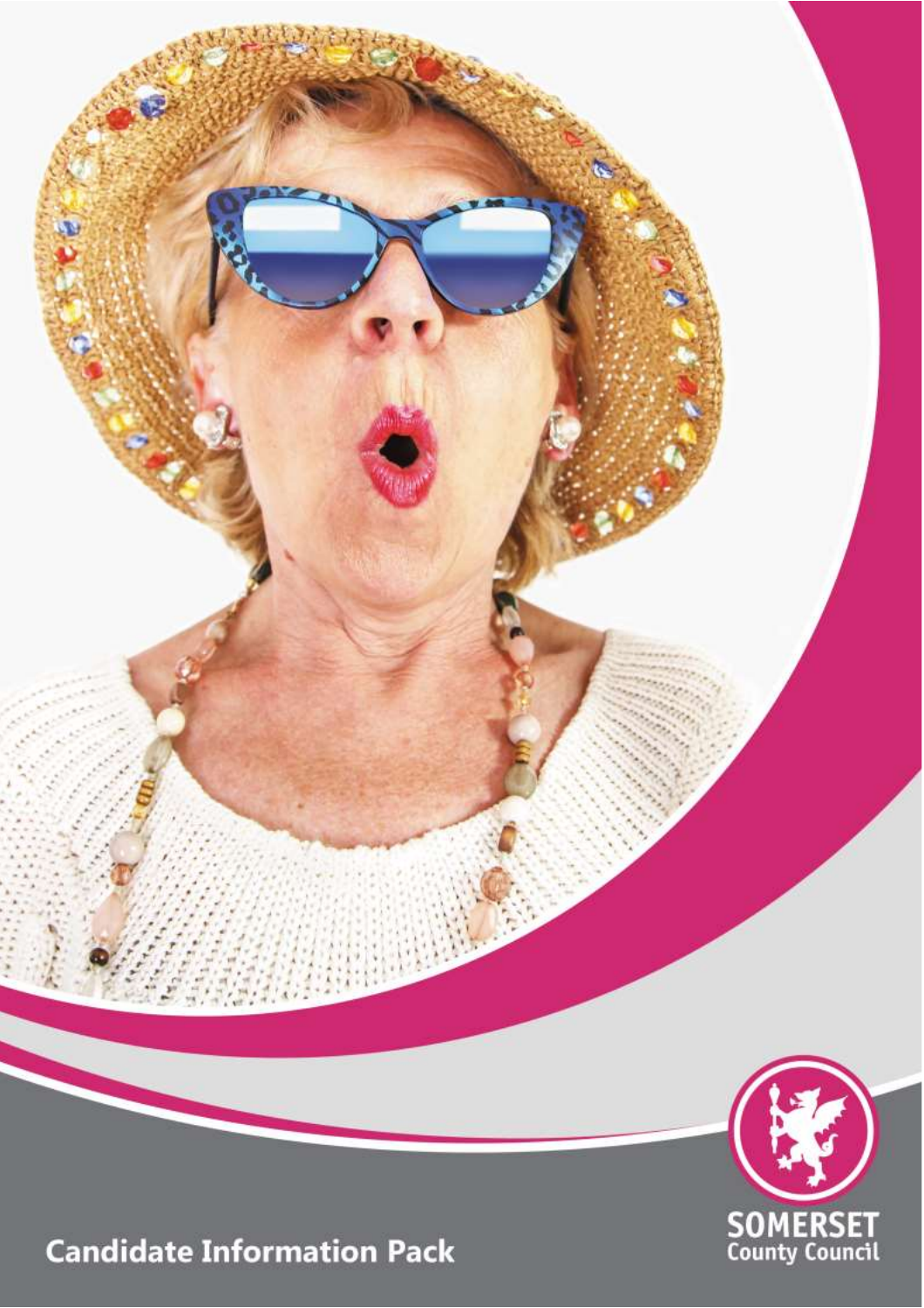## **Occupational Therapist Adult Social Care**

Please note that this is a rolling advert so applications/CV's will be reviewed prior to the closing date and interviews may be scheduled before the vacancy has closed, therefore, immediate application is recommended.

#### Inside this pack:

- [What You Will Be Good At](#page-2-0)
- [What You Will Deliver](#page-5-0)
- [What We Will Offer You in Return](#page-8-0)
- Living our values

If you are interested in finding out more before applying, please get in touch with Paulette Baker, Principal Occupational Therapist, on 07976693739.

If you have any questions about the benefits we offer, or our recruitment process, please contact our Recruitment Team on recruitment@somerset.gov.uk or telephone on **01823 355736**

We will notify you by email if you have been selected for interview or have been unsuccessful on this occasion. Please check that the automated email has not gone in your junk mail folder before contacting us.

When completing your application/CV please provide your full employment history and ensure that any gaps in employment are explained. Please start with your current or most recent employment.

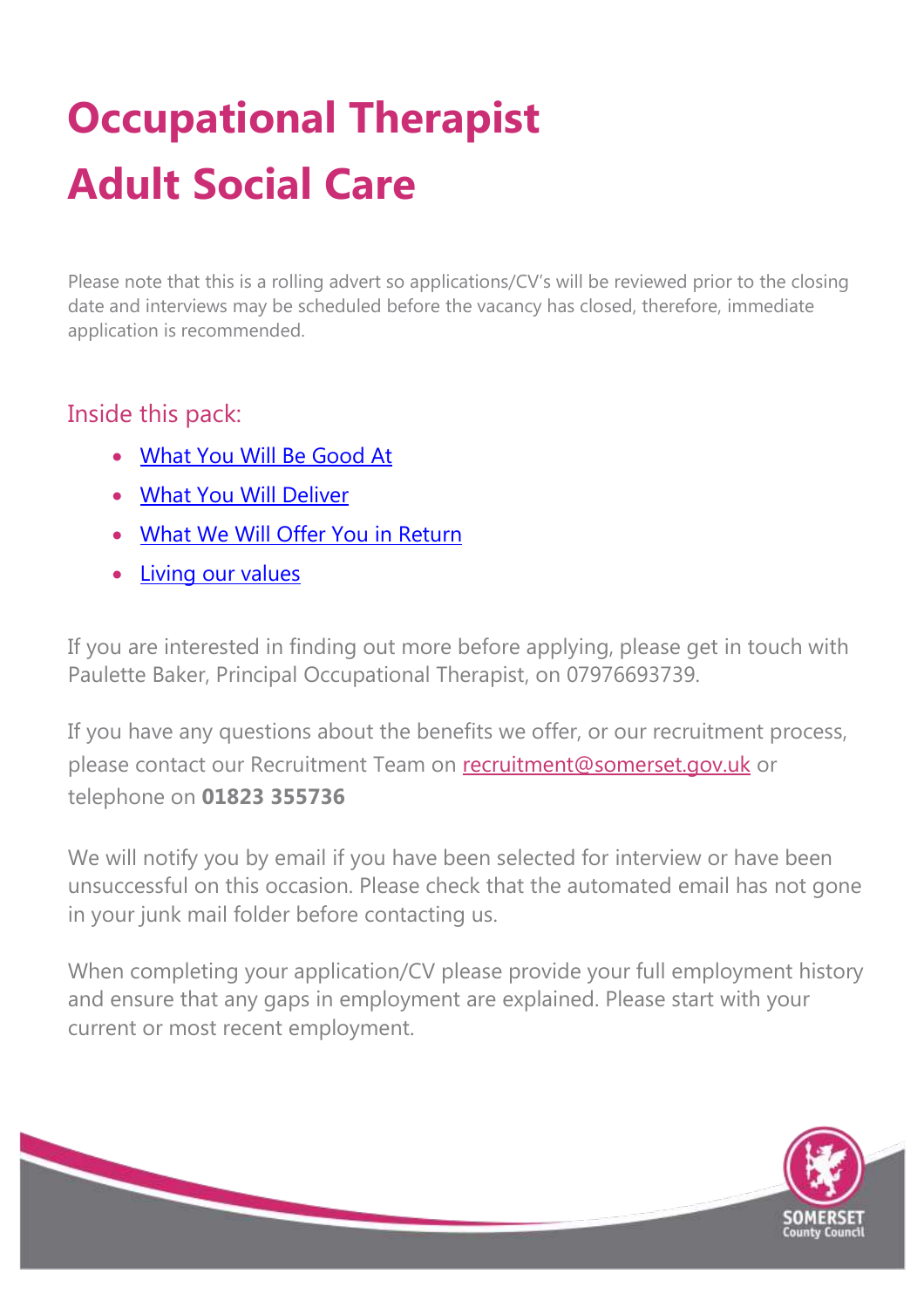### <span id="page-2-0"></span> **What You Will Be Good At**

#### **Key Competencies**

You should demonstrate a commitment to our four key values – Customer Focus, Can Do Attitude, Collaboration and Care and Respect. More information can be found on the final page.

#### **Interpersonal Relationships:**

- Develops and sustains professional working relationships with clients, carers, colleagues and external agencies based on mutual trust, respect for individual rights and cultural needs, and the promotion of equality and diversity.
- Promotes independence and effectively disengages from relationships when appropriate.

#### **Assessment and Service Provision:**

- Makes ongoing assessments of frequently complex client needs and associated risks and demonstrates knowledge and understanding of wide range of resource options within budgetary framework/constraints.
- Negotiates and implements effective plans for support, enablement, prevention, protection and monitoring, within department/government targets.
- Offers practical suggestions and advice on long-term implications of alternative courses of action in relation to quality of service provision.

#### **Problem Solving:**

- Responds calmly to unexpected and emotive problems, seeking solutions, modifying plans and arranging the provision of additional services and/or resources where appropriate.
- Deals effectively with conflict involving others when necessary.
- Deals effectively with complex interfamilial and interagency problems and develops solutions

#### **Communication Skills:**

- Able to communicate effectively and sensitively with people using appropriate methods of interaction and respecting confidentiality at all times.
- Produces clear, accurate and concise oral and written assessments, records and reports to facilitate decision making within social work and wider multi-disciplinary teams.
- Selects appropriate medium and format for communication internally and to meet the needs of service users.
- Co-ordinates and chairs group meetings

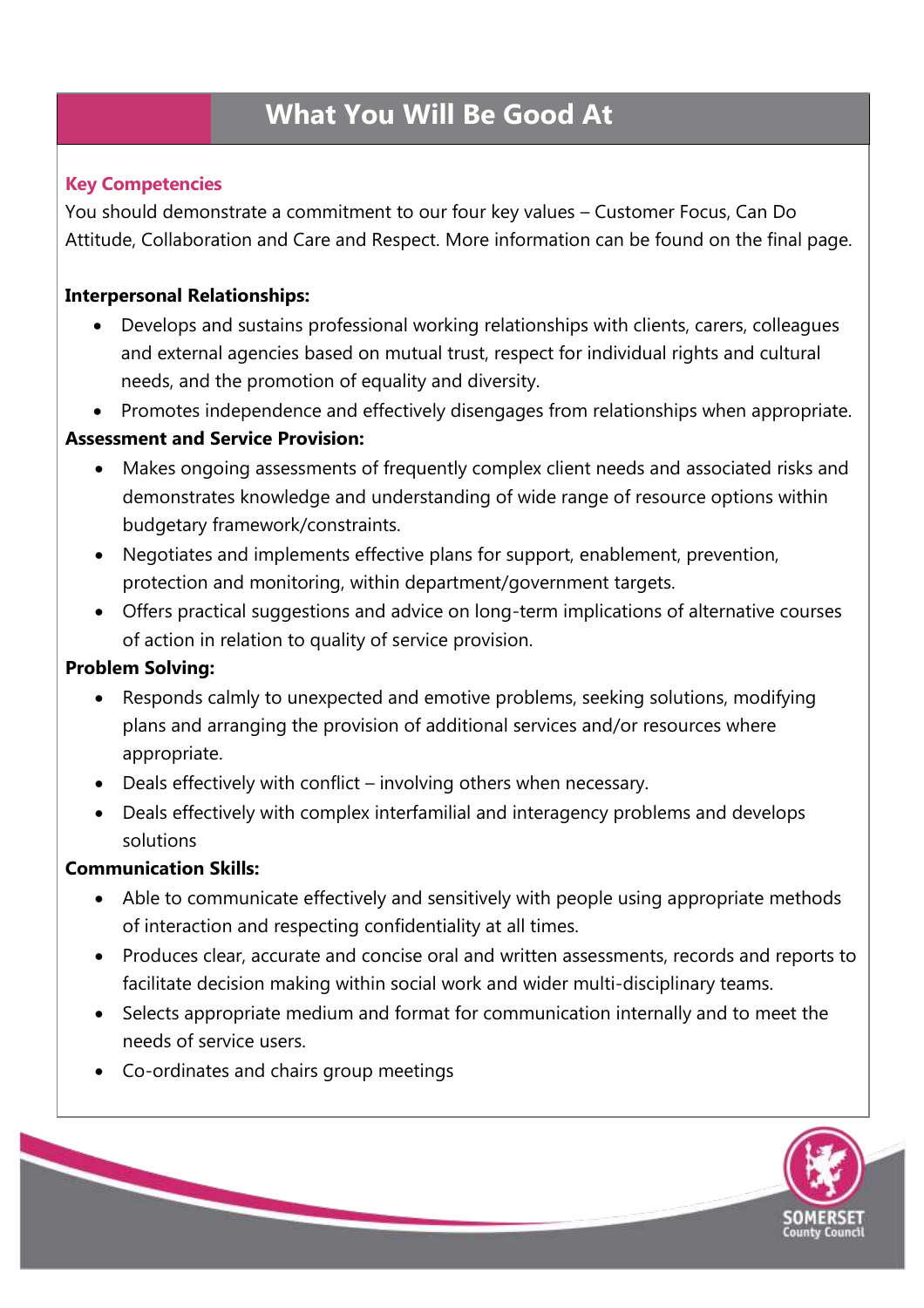#### **Team Working:**

- Co-operative and open with colleagues, sharing information or seeking assistance as appropriate.
- Takes responsibility for own work and demonstrates willingness to learn from others and from experience.
- Willing to assist colleagues to ensure effective service delivery within and outside the immediate team

#### **Continuing Professional Development of Self and Others:**

Supports development of self and colleagues through regular reflection on effectiveness of approach and the acquisition, dissemination and application of new knowledge and skills.

#### **Work Experience Knowledge & Skills**

#### **Essential**

- Relevant multi-disciplinary Social Care experience within multi-disciplinary team – relevant to the needs of the post.
- Evidence of partnership working with other agencies including Social Care Services, Health Services, Voluntary Agencies and/or Education
- Knowledge and understanding of Social Care practice as defined by HCPC Guidelines, appropriate legislation and issues relevant to client group.
- IT skills to enable effective input, manipulation and retrieval of data and information.
- Ability to speak fluent English as stated in Part 7 of the Immigration Act (2016)

#### **Desirable**

- A variety of experiences working with relevant client group.
- Supervisory experience
- Previous experience of working with health professionals

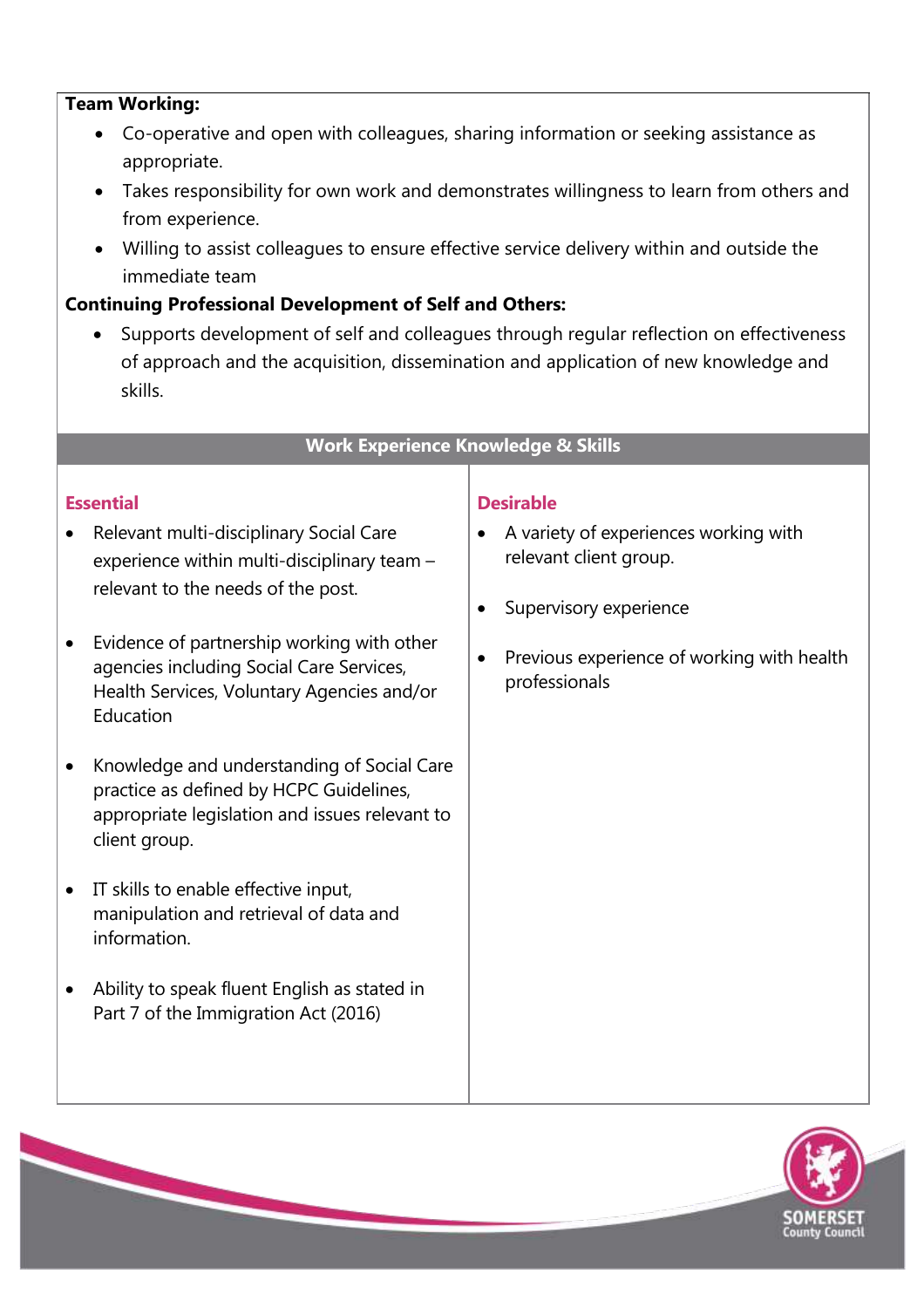| <b>Qualifications</b>                                                                                                                                                                                                                                                                                                                                                                                                     |                                                                                 |
|---------------------------------------------------------------------------------------------------------------------------------------------------------------------------------------------------------------------------------------------------------------------------------------------------------------------------------------------------------------------------------------------------------------------------|---------------------------------------------------------------------------------|
| <b>Essential</b><br>Degree in Occupational Therapy or<br>equivalent<br>Registration with Health Care Professions<br>Council<br>Willingness to study for higher level of<br>qualifications                                                                                                                                                                                                                                 | <b>Desirable</b><br>Previous experience of working with health<br>professionals |
| <b>Personal Attributes</b>                                                                                                                                                                                                                                                                                                                                                                                                |                                                                                 |
| <b>Essential</b><br>Demonstrates empathy, sensitivity, self-<br>awareness and acceptance of others.<br>Able to prioritise workload, work with<br>$\bullet$<br>competing deadlines and organise time<br>effectively.<br>Self-reliant and resilient - able to respond<br>$\bullet$<br>positively to difficult situations<br>Willingness to embrace organisational<br>change<br>Access to / use of a vehicle is an essential | <b>Desirable</b><br>Creative thinker                                            |
| requirement                                                                                                                                                                                                                                                                                                                                                                                                               |                                                                                 |
| All disabled applicants meeting the essential criteria will be interviewed.<br><b>El se</b> disability<br><b>R</b> confident<br>Somerset County Council has signed the Charter for Employers who are<br>Positive about Mental Health<br><b>MINDFUL</b><br><b>PLOYER</b><br>MINDFUL EMPLOYER is a UK-wide initiative. www.mindfulemployer.net                                                                              |                                                                                 |
|                                                                                                                                                                                                                                                                                                                                                                                                                           |                                                                                 |

**SOMERSET**<br>County Council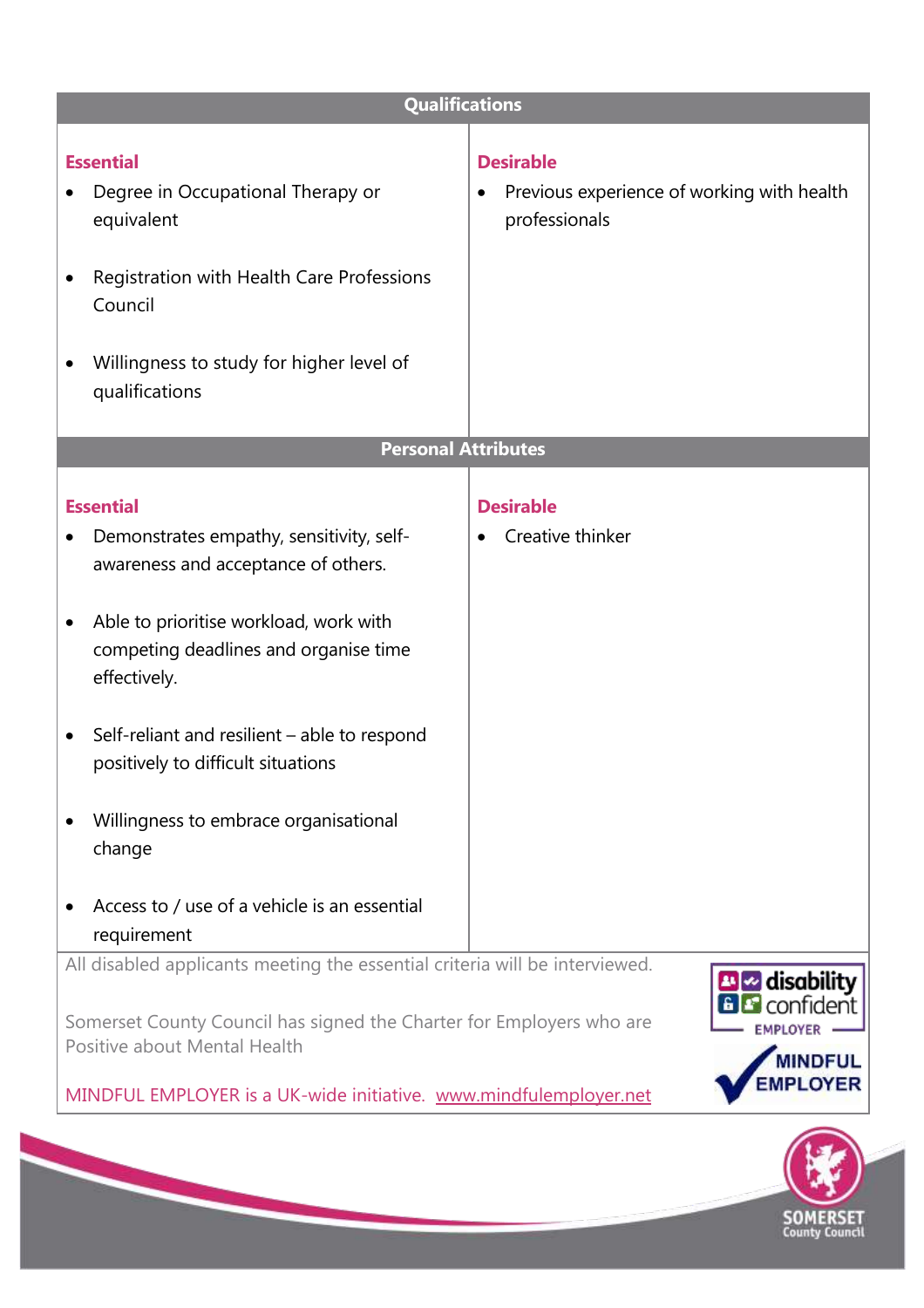### **What You Will Deliver**

#### <span id="page-5-0"></span>**Key tasks and responsibilities:**

#### **Main responsibilities & Duties**

To provide a comprehensive Occupational Therapy service to users and carers and to undertake assessments through the O.T. process - assessment, planning, intervention and review, to meet the needs of the individual and promote independence in accordance with current relevant legislation in all activities of daily living. To enable them to identify their priorities and goals in order to make realistic plans for their future.

#### **Common Elements:**

#### **A. Make ongoing assessments of allocated cases to reflect individual circumstances including assessment of risk, support and need to ensure that service users are protected from significant harm.**

- 1. Responsible for a caseload of varying complexity, commensurate with ability and experience, receiving and responding to referrals from various sources.
- 2. Occupational therapy assessment to ensure appropriate protection to service users and carers, to identify the need for risk assessment as appropriate.
- 3. Statutory reviews and comply with appropriate legislation, policy and procedures.
- 4. Assess occupational therapy needs of individuals within their own homes and in activities of daily living, in consultation with other professionals.

#### **B. Prepare and present reports as necessary to facilitate proper decisions being made in respect of service users.**

- 1. Provide information, written assessments, reports and statements to support other service professionals, managers and agencies in making decisions related to care.
- 2. Maintain client records to a high standard in accordance with relevant legislation, policy and procedures.

#### **C. Facilitate the provision of a needs-led service, working with providers within Social Services, Health Service, the independent and voluntary sectors in order to meet requirements.**

- 1. Plan and agree service responses, resources needs and support, developing realistic care plans to meet identified individual needs /circumstances. Provide appropriate Aids to Daily Living and/or recommend grants and / or funding as appropriate and available.
- 2. Review needs in line with policy and procedures.

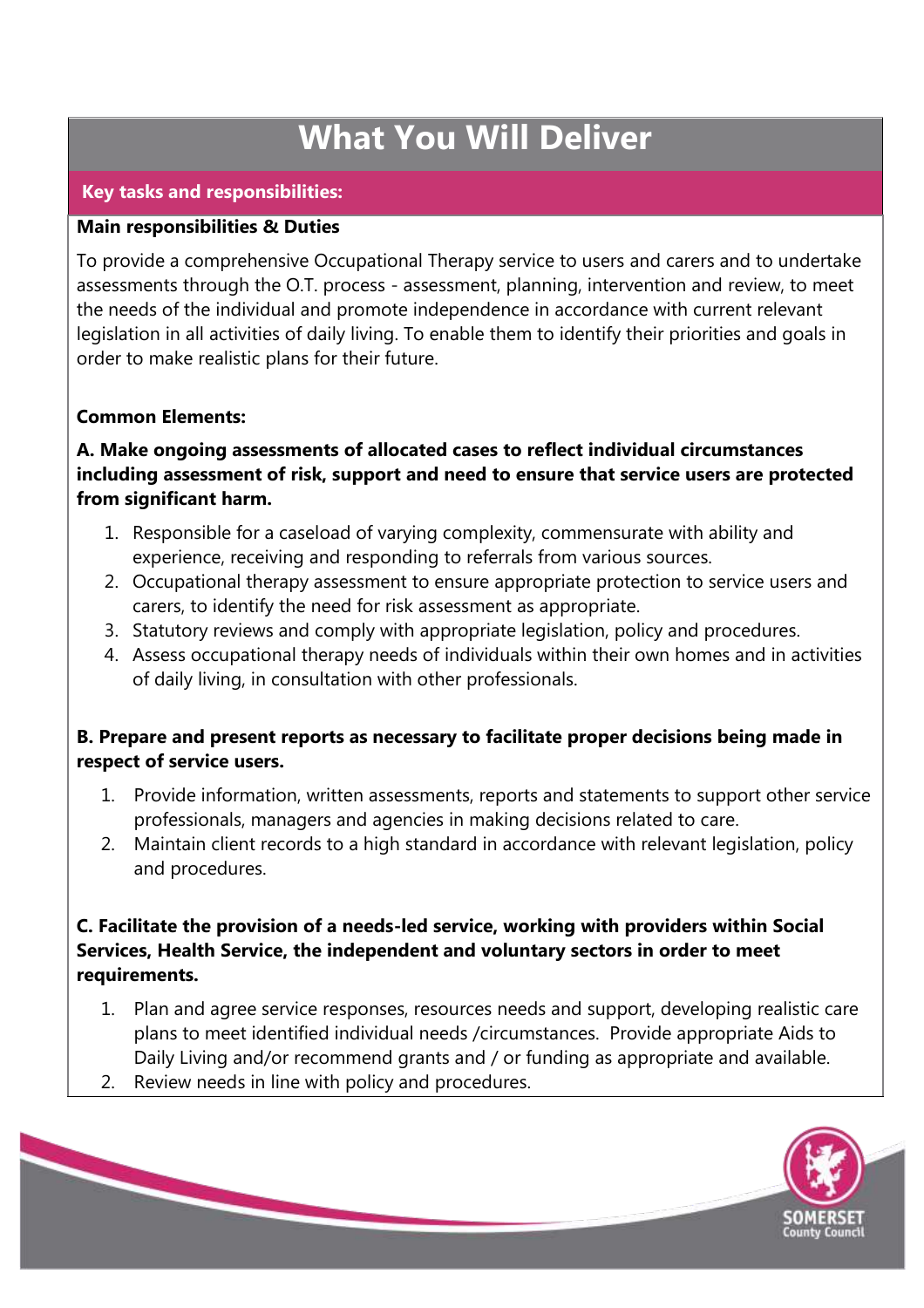- 3. Develop, facilitate and maintain effective joint working relationships, with Health professionals, District Councils and Voluntary agencies.
- 4. Promote a positive profile of services through liaison with statutory and voluntary organisations relating to service provision and assist in the development of services to clients.

#### **D. Establish appropriate professional relationships with service users, their families and other professionals to enable effective partnerships in the provision of services.**

- 1. Promote people's independence, equality, diversity and rights.
- 2. Establish, sustain and disengage from relationships with service users, supporting
- 3. their needs and those of families and carers appropriately.
- 4. Contribute to multi agency team working and participate in team meetings.
- 5. Advising other professionals relating to specific areas of expertise.
- 6. Enable individuals, families and carers to address issues which affect their health and social wellbeing.

#### **E. Build upon existing knowledge and practice with research and training to develop individual skills and new approaches for improvement in service provision.**

- 1. To be familiar with IT systems relating to client information and ADL purchasing.
- 2. Develop one's own knowledge and practice and contribute to the development of policy and practice.
- 3. Participate in training and regular professional development programmes.

#### **Other Elements and Specialised Areas:**

- 1. Participating in office/team duty rotas, responding effectively to referrals and enquiries as required.
- 2. Supervise the work of vocationally qualified and unqualified staff as required.
- 3. To meet regularly with the team manager relating to problems, caseload, training needs and ensure appropriate professional development.
- 4. Developing projects and new services to meet assessed needs of service users.

#### **FURTHER INFORMATION SPECIFIC TO THIS POST**

- 1. Typically an active caseload of 30 40 service users of varying complexity.
- 2. Purchasing of adaptations and equipment in accordance with policy and procedures.
- 3. Typically supervise no more than 2 people.
- 4. Work closely with other OTs in HIS, community teams and hospitals

Some special physical effort is required relating to therapy work, undertaken in a variety of environments, including office, hospital, and in client homes, which may involve a risk to personal

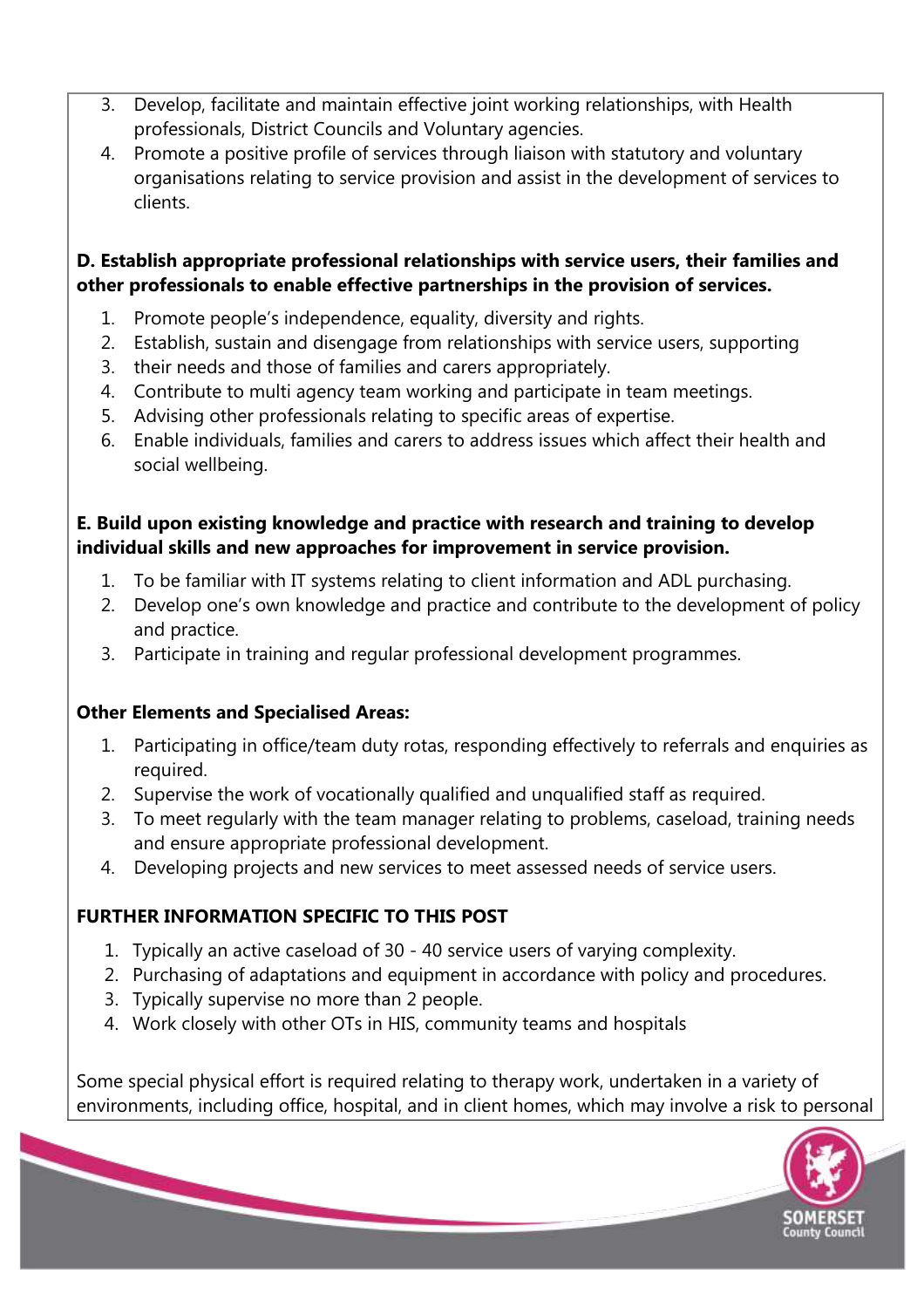health and safety from time to time. Often work alone outside of office or hospital locations; to adhere to lone working arrangements; and health and safety policies.

It is an essential element of the job to build and maintain a range of close contacts and relationships with service users and other professional staff within the department. Frequent contacts with statutory bodies, public services, Health Professionals and voluntary agencies as an integral part of assessments and care provision. Frequent involvement in multi-agency and joint working arrangements.

The successful candidate has a responsibility for promoting and safeguarding the welfare of the vulnerable people they are responsible for or come into contact with.

Somerset County Council is subject to Part 7 of the Immigration Act (2016) and therefore the ability to speak fluent English will be an essential requirement for customer-facing roles.

This job requires a criminal background check (DBS) via the disclosure procedure.

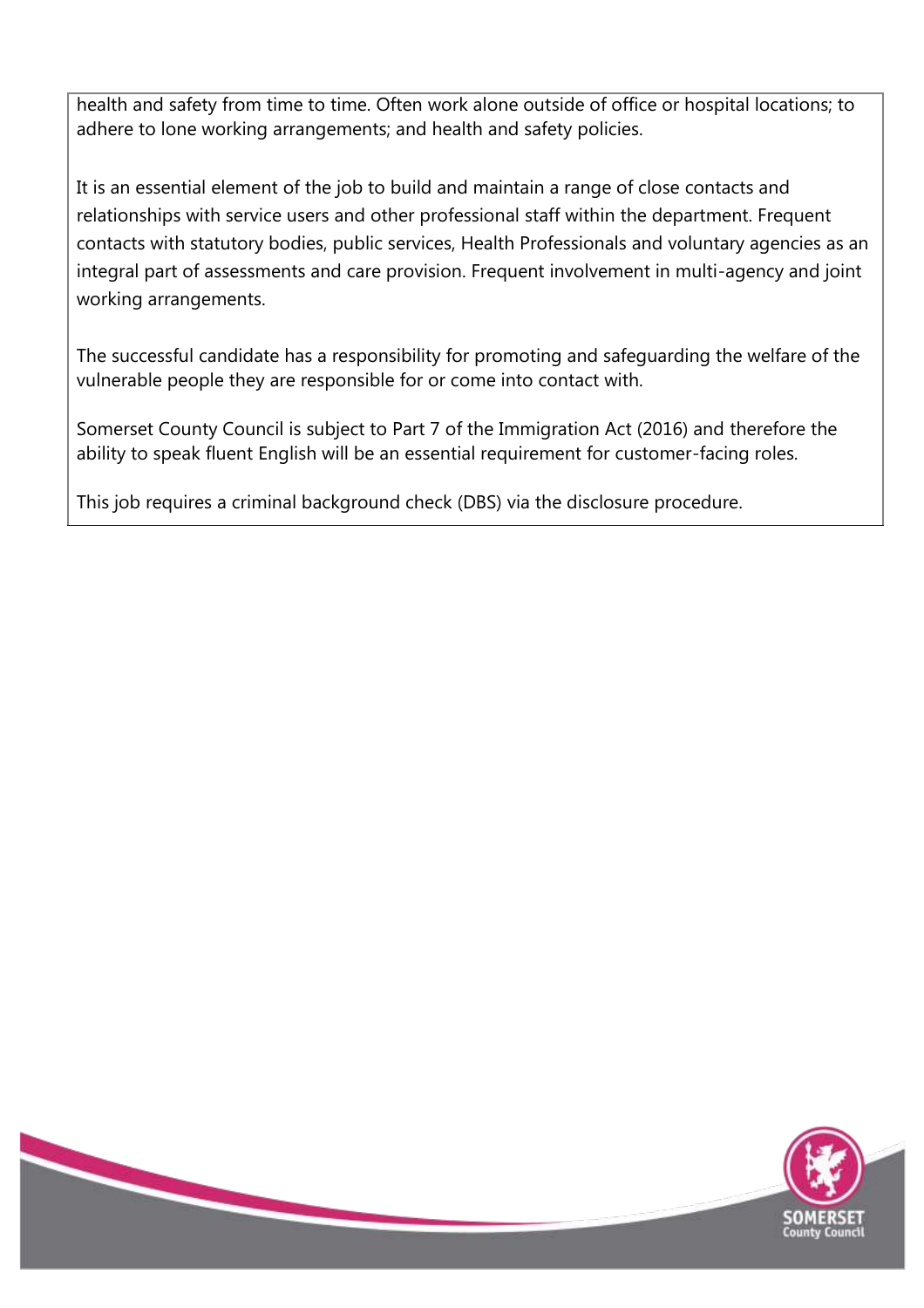<span id="page-8-0"></span>

|                                | <b>What We Will Offer You in Return</b>                                                                                                                                                                                                                                          |
|--------------------------------|----------------------------------------------------------------------------------------------------------------------------------------------------------------------------------------------------------------------------------------------------------------------------------|
| <b>Salary and</b><br>grade:    | Grade 10, between £30,984 to £35,336 per annum.                                                                                                                                                                                                                                  |
| <b>Contract</b><br>type:       | Permanent                                                                                                                                                                                                                                                                        |
| <b>Location:</b>               | Somerset locality team.<br>Your main office base will be either Taunton (Taunton Deane), Bridgwater<br>(Sedgemoor), Shepton Mallet (Mendip) or Yeovil (South Somerset).<br>Please let us know if you have a preferred working location.                                          |
| <b>Hours of</b><br>work:       | 37 hours per week. These will be in agreement with the line manager. Part<br>time hours will be considered.                                                                                                                                                                      |
| <b>Annual</b><br>leave:        | For this grade: 29 days.<br>This is inclusive of two statutory days. In addition, there are 8 bank holiday<br>days.<br>Please note, the amount stated will be pro-rata for part-time and fixed<br>term contract posts.<br>The annual leave year starts on 1 <sup>st</sup> April. |
| <b>Probationary</b><br>period: | The appointment will be subject to a probationary period of 6 months.<br>Internal applicants who have already completed their probationary period<br>would not normally be expected to complete this again.                                                                      |
| <b>Notice</b><br>period:       | Following completion of the probationary period, this post will be subject<br>to a notice period of three calendar months on either side.                                                                                                                                        |

## **Living our values – 4 Cs**